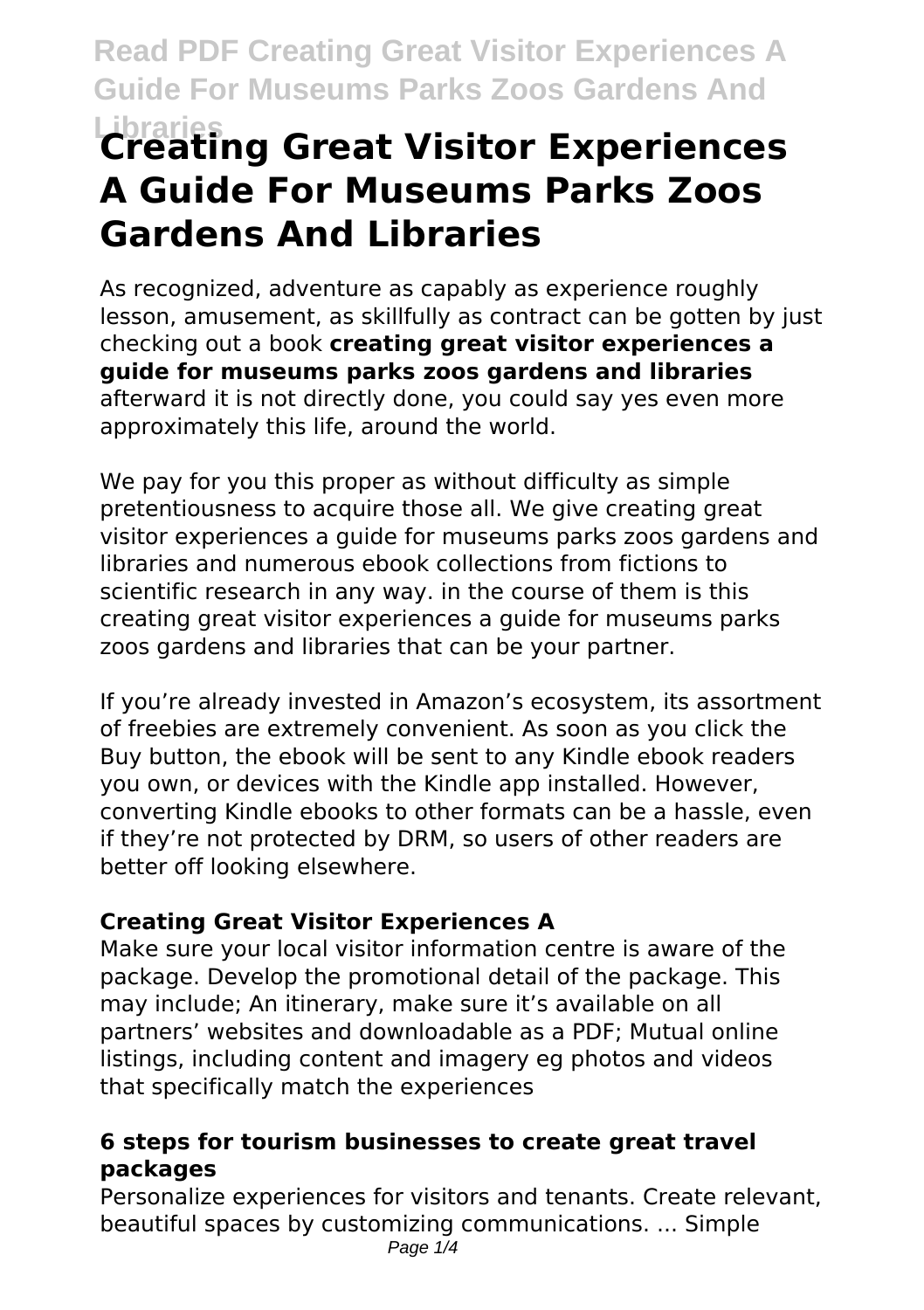turnkey digital signage solutions that deliver visitor delight while ensuring brand integrity; Relentless focus on simplicity ... "TouchSource offers a great product line that will enhance any building lobby and ...

#### **Digital Signage Solution, Building Directories - TouchSource**

Creating the world's best visitor attractions We plan, design and deliver immersive experiences for museums, cultural attractions, theme parks, and brands, all around the world. About us Go to our about page Play Who we are For over 50 years, we have led the industry with our creative process, experiential thinking and innovative technical ...

#### **Sarner - Creating the world's best visitor attractions**

Great Lakes Theater's acclaimed education programs positively impact the lives of over 50,000 students from 250+ schools across 21 counties each year. Connect the students in your life to the classics through our extensive arts education offerings.

#### **Great Lakes Theater | Cleveland's Classic Theater Company at the Hanna ...**

The payoffs for valued, great experiences are tangible: up to a 16% price premium on products and services, plus increased loyalty. ... Yet the number of companies that say creating better customer experiences is a digital priority has dropped to just 10% in 2017, down from 25% in 2016, according to PwC's Digital IQ survey. That's a problem ...

#### **Customer experience is everything: PwC**

Easily create interactive and immersive visual experiences for online communication and learning. Start a free trial! ... Connect physical environments with digital information for better visitor experiences Create unique experiences with interactive images, videos and 360° media ... ThingLink is the leading solution for easily creating ...

#### **ThingLink: Create unique experiences with interactive images, videos ...**

Collect, manage and honor visitor privacy and consent settings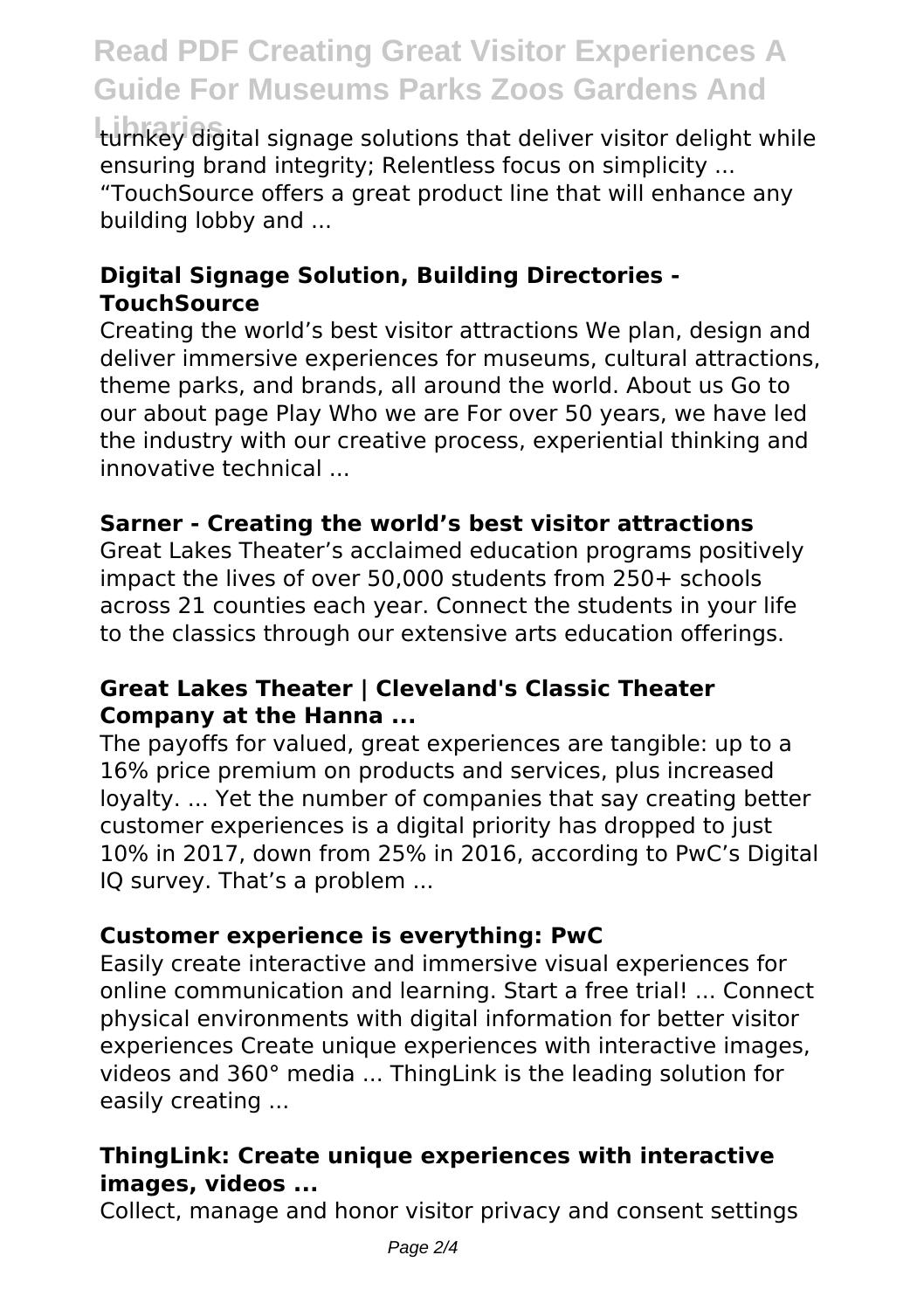**Libraries** for data use; Leveraging Across the Lifecycle. Marketers can create customized experiences at every stage by creating a strategy that moves patients, members and HCPs through a journey from awareness to engagement to understanding to, finally, activation. Encourage Discovery

#### **Customizing healthcare consumer experiences | Healthcare IT News**

Create interactive experiences that convert . Engage your users at every step of the customer journey. Generate leads, gain instant feedback, and drive more revenues while capturing data. ... Great to use self-declared data from quizzes and customer assessments for deeper segmentation when building email lists, unprecedented to give the context ...

#### **youengage | Create Interactive experiences that convert**

Established in 2002, Nordic Visitor has been creating unforgettable travel experiences in Norway since 2005. Our local experts have all toured and lived in Norway, and they use their experience to create your ideal itinerary. ... Nordic Visitor has been creating great experiences for travellers in Norway since 2005. We're passionate in our ...

#### **Norway Travel Agency & Tour Operator : Nordic Visitor**

Centrally located in Southwest Colorado, Ouray is the perfect basecamp for your explorations, offering a treasure trove of unique experiences all year long. Ouray City Maps Maps are free and can be downloaded from our website or print copies can be found at our Visitor's Center, City Hall, and local businesses

#### **Visit Ouray**

Our portfolio includes the whole of Regent Street and much of St James's in London's West End, prime regional shopping centres, Windsor Great Park, rural land and coastline, and the UK's seabed. View Historic Timeline. Take a journey through the story of Windsor Great Park with our Historic Timeline.

#### **The Valley Gardens | Virginia Water Lake | Windsor Great Park**

About Nordic Visitor. Nordic Visitor is an Iceland-based travel